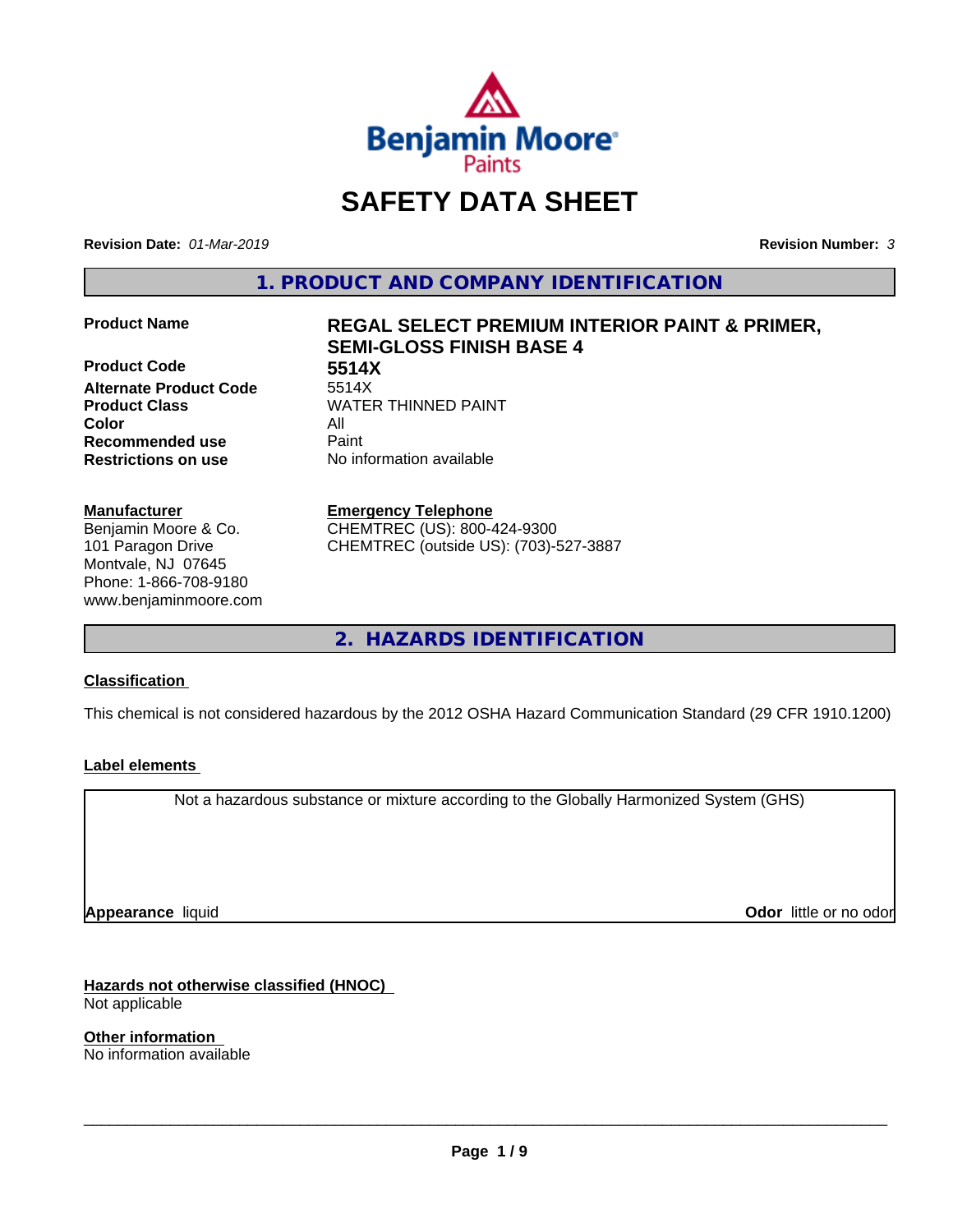# **3. COMPOSITION INFORMATION ON COMPONENTS**

\_\_\_\_\_\_\_\_\_\_\_\_\_\_\_\_\_\_\_\_\_\_\_\_\_\_\_\_\_\_\_\_\_\_\_\_\_\_\_\_\_\_\_\_\_\_\_\_\_\_\_\_\_\_\_\_\_\_\_\_\_\_\_\_\_\_\_\_\_\_\_\_\_\_\_\_\_\_\_\_\_\_\_\_\_\_\_\_\_\_\_\_\_

| <b>Chemical name</b>            | <b>CAS No.</b> | Weight-%         |
|---------------------------------|----------------|------------------|
| Kaolin                          | 1332-58-7      | · 10             |
| Titanium dioxide                | 13463-67-7     | -<br>- U.5<br>υ. |
| Sodium C14-C16 olefin sulfonate | 68439-57-6     | $-0.5$<br>υ.     |

|                                                  | 4. FIRST AID MEASURES                                                                                    |
|--------------------------------------------------|----------------------------------------------------------------------------------------------------------|
| <b>General Advice</b>                            | No hazards which require special first aid measures.                                                     |
| <b>Eye Contact</b>                               | Rinse thoroughly with plenty of water for at least 15 minutes and consult a<br>physician.                |
| <b>Skin Contact</b>                              | Wash off immediately with soap and plenty of water while removing all<br>contaminated clothes and shoes. |
| <b>Inhalation</b>                                | Move to fresh air. If symptoms persist, call a physician.                                                |
| Ingestion                                        | Clean mouth with water and afterwards drink plenty of water. Consult a physician<br>if necessary.        |
| <b>Most Important</b><br><b>Symptoms/Effects</b> | None known.                                                                                              |
| <b>Notes To Physician</b>                        | Treat symptomatically.                                                                                   |

**5. FIRE-FIGHTING MEASURES**

| <b>Suitable Extinguishing Media</b>                                              | Use extinguishing measures that are appropriate to local<br>circumstances and the surrounding environment.                                   |
|----------------------------------------------------------------------------------|----------------------------------------------------------------------------------------------------------------------------------------------|
| <b>Protective Equipment And Precautions For</b><br><b>Firefighters</b>           | As in any fire, wear self-contained breathing apparatus<br>pressure-demand, MSHA/NIOSH (approved or equivalent)<br>and full protective gear. |
| <b>Specific Hazards Arising From The Chemical</b>                                | Closed containers may rupture if exposed to fire or<br>extreme heat.                                                                         |
| <b>Sensitivity To Mechanical Impact</b>                                          | No.                                                                                                                                          |
| <b>Sensitivity To Static Discharge</b>                                           | No.                                                                                                                                          |
| <b>Flash Point Data</b><br>Flash Point (°F)<br>Flash Point (°C)<br><b>Method</b> | Not applicable<br>Not applicable<br>Not applicable                                                                                           |
| <b>Flammability Limits In Air</b>                                                |                                                                                                                                              |
| Lower flammability limit:                                                        | Not applicable                                                                                                                               |
|                                                                                  |                                                                                                                                              |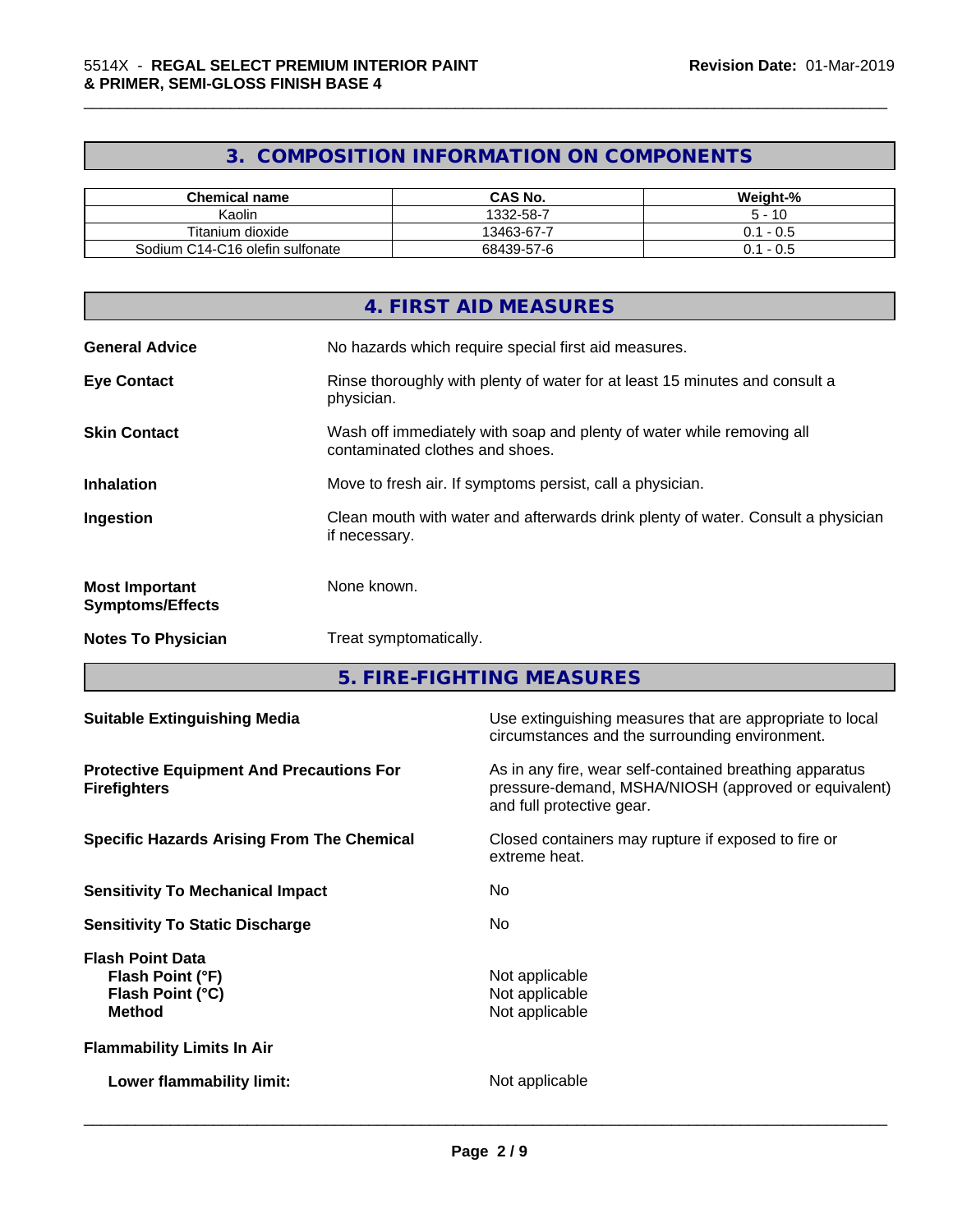| <b>Upper flammability limit:</b>                        |                        | Not applicable        |                                |
|---------------------------------------------------------|------------------------|-----------------------|--------------------------------|
| NFPA<br>Health: 1                                       | <b>Flammability: 0</b> | <b>Instability: 0</b> | <b>Special: Not Applicable</b> |
| <b>NFPA Legend</b><br>0 - Not Hazardous<br>1 - Slightly |                        |                       |                                |

- 2 Moderate
- 3 High
- 4 Severe

*The ratings assigned are only suggested ratings, the contractor/employer has ultimate responsibilities for NFPA ratings where this system is used.*

*Additional information regarding the NFPA rating system is available from the National Fire Protection Agency (NFPA) at www.nfpa.org.*

### **6. ACCIDENTAL RELEASE MEASURES**

| <b>Personal Precautions</b>      | Avoid contact with skin, eyes and clothing. Ensure adequate ventilation.                                                                                                         |  |  |
|----------------------------------|----------------------------------------------------------------------------------------------------------------------------------------------------------------------------------|--|--|
| <b>Other Information</b>         | Prevent further leakage or spillage if safe to do so.                                                                                                                            |  |  |
| <b>Environmental precautions</b> | See Section 12 for additional Ecological Information.                                                                                                                            |  |  |
| <b>Methods for Cleaning Up</b>   | Soak up with inert absorbent material. Sweep up and shovel into suitable<br>containers for disposal.                                                                             |  |  |
|                                  | 7. HANDLING AND STORAGE                                                                                                                                                          |  |  |
| Handling                         | Avoid contact with skin, eyes and clothing. Avoid breathing vapors, spray mists or<br>sanding dust. In case of insufficient ventilation, wear suitable respiratory<br>equipment. |  |  |
| <b>Storage</b>                   | Keep container tightly closed. Keep out of the reach of children.                                                                                                                |  |  |

**Incompatible Materials** No information available

# **8. EXPOSURE CONTROLS/PERSONAL PROTECTION**

### **Exposure Limits**

| <b>Chemical name</b> | <b>ACGIH TLV</b>           | <b>OSHA PEL</b>          |
|----------------------|----------------------------|--------------------------|
| Kaolin               | $2 \text{ mg/m}^3$ - TWA   | 15 mg/m $3$ - TWA        |
|                      |                            | $5 \text{ mg/m}^3$ - TWA |
| Titanium dioxide     | 10 mg/m <sup>3</sup> - TWA | 15 mg/m $3$ - TWA        |

### **Legend**

ACGIH - American Conference of Governmental Industrial Hygienists Exposure Limits OSHA - Occupational Safety & Health Administration Exposure Limits N/E - Not Established

**Engineering Measures** Ensure adequate ventilation, especially in confined areas.

 $\overline{\phantom{a}}$  ,  $\overline{\phantom{a}}$  ,  $\overline{\phantom{a}}$  ,  $\overline{\phantom{a}}$  ,  $\overline{\phantom{a}}$  ,  $\overline{\phantom{a}}$  ,  $\overline{\phantom{a}}$  ,  $\overline{\phantom{a}}$  ,  $\overline{\phantom{a}}$  ,  $\overline{\phantom{a}}$  ,  $\overline{\phantom{a}}$  ,  $\overline{\phantom{a}}$  ,  $\overline{\phantom{a}}$  ,  $\overline{\phantom{a}}$  ,  $\overline{\phantom{a}}$  ,  $\overline{\phantom{a}}$ 

### **Personal Protective Equipment**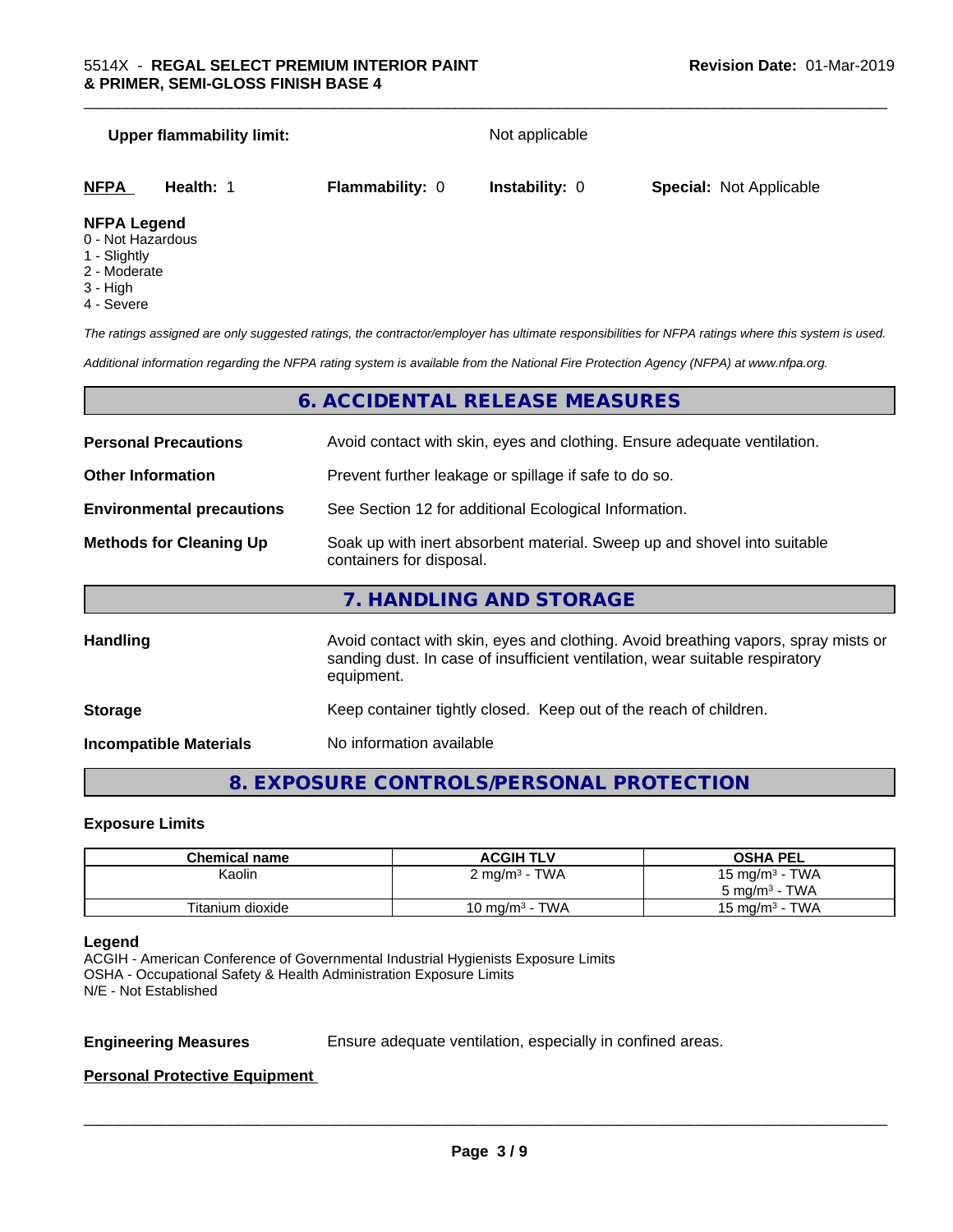| <b>Eye/Face Protection</b>    | Safety glasses with side-shields.                                        |
|-------------------------------|--------------------------------------------------------------------------|
| <b>Skin Protection</b>        | Protective gloves and impervious clothing.                               |
| <b>Respiratory Protection</b> | In case of insufficient ventilation wear suitable respiratory equipment. |
| <b>Hygiene Measures</b>       | Avoid contact with skin, eyes and clothing. Remove and wash contaminated |

### **9. PHYSICAL AND CHEMICAL PROPERTIES**

clothing before re-use. Wash thoroughly after handling.

**Appearance** liquid **Odor** little or no odor **Odor Threshold No information available No information available Density (Ibs/gal)** 9.05 - 9.15 **Specific Gravity** 1.08 - 1.10 **pH** No information available **Viscosity (cps)** No information available **Solubility(ies)** No information available **Water solubility Water solubility Water solubility Water solubility Water solubility Water solution Evaporation Rate No information available No information available Vapor pressure @20 °C (kPa)** No information available **Vapor density Vapor density No information available Wt. % Solids** 35 - 45 **Vol. % Solids** 30 - 40 **Wt. % Volatiles** 55 - 65 **Vol. % Volatiles** 60 - 70 **VOC Regulatory Limit (g/L)** 0 **Boiling Point (°F)** 212 **Boiling Point (°C)** 100 **Freezing Point (°F)** 32 **Freezing Point (°C)** 0 **Flash Point (°F)** Not applicable **Flash Point (°C)** Not applicable **Method** Not applicable **Flammability (solid, gas)** Not applicable **Upper flammability limit:** Not applicable **Lower flammability limit:** Not applicable **Autoignition Temperature (°F)** No information available **Autoignition Temperature (°C)** No information available **Decomposition Temperature (°F)** No information available **Decomposition Temperature (°C)**<br> **Partition coefficient Partition coefficient 1 Partition available No information available** 

# **No information available**

\_\_\_\_\_\_\_\_\_\_\_\_\_\_\_\_\_\_\_\_\_\_\_\_\_\_\_\_\_\_\_\_\_\_\_\_\_\_\_\_\_\_\_\_\_\_\_\_\_\_\_\_\_\_\_\_\_\_\_\_\_\_\_\_\_\_\_\_\_\_\_\_\_\_\_\_\_\_\_\_\_\_\_\_\_\_\_\_\_\_\_\_\_

### **10. STABILITY AND REACTIVITY**

| <b>Reactivity</b>             | Not Applicable                           |
|-------------------------------|------------------------------------------|
| <b>Chemical Stability</b>     | Stable under normal conditions.          |
| <b>Conditions to avoid</b>    | Prevent from freezing.                   |
| <b>Incompatible Materials</b> | No materials to be especially mentioned. |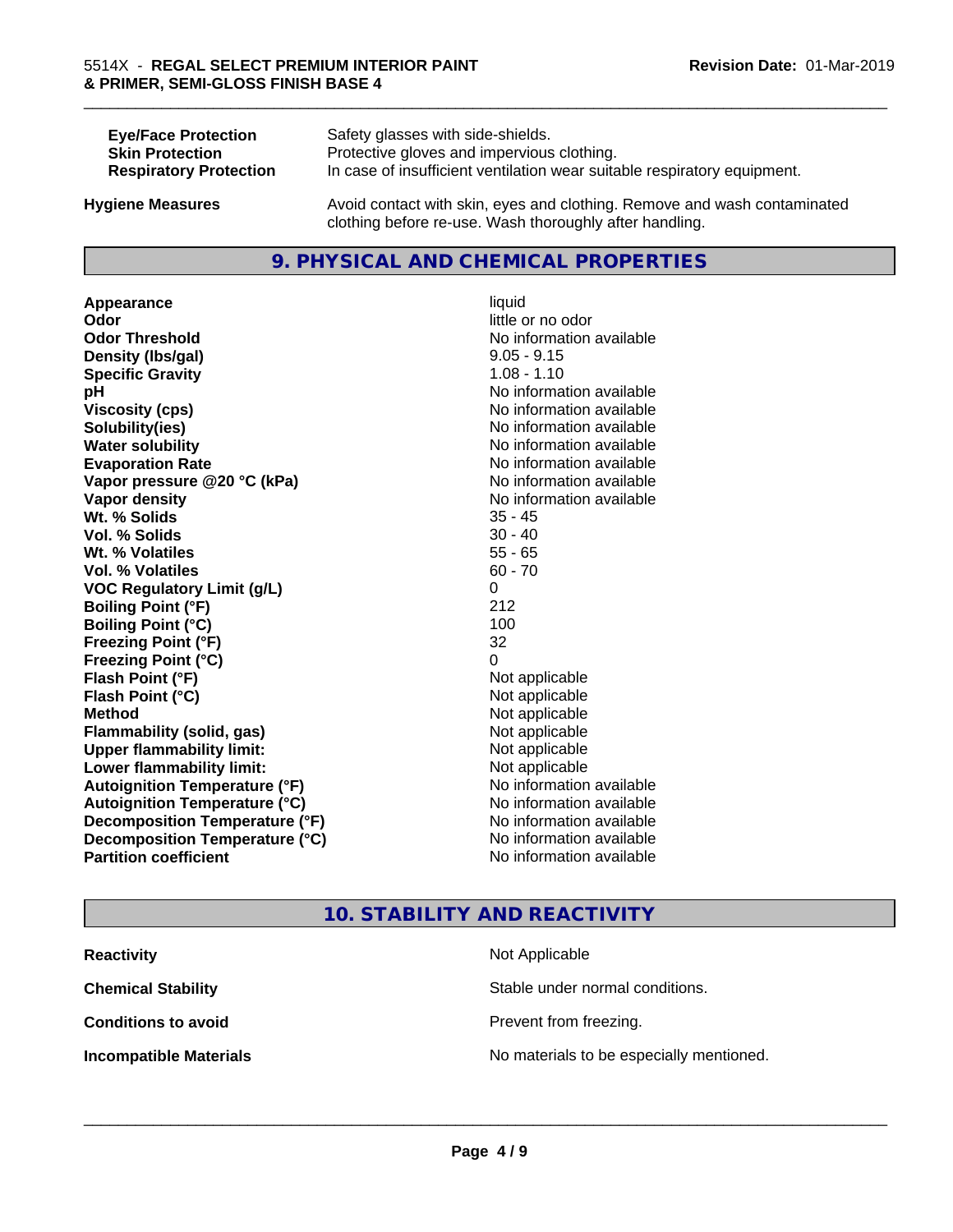| <b>Hazardous Decomposition Products</b>   | None under normal use.                                                                                          |
|-------------------------------------------|-----------------------------------------------------------------------------------------------------------------|
| <b>Possibility of hazardous reactions</b> | None under normal conditions of use.                                                                            |
|                                           | 11. TOXICOLOGICAL INFORMATION                                                                                   |
| <b>Product Information</b>                |                                                                                                                 |
| Information on likely routes of exposure  |                                                                                                                 |
| <b>Principal Routes of Exposure</b>       | Eye contact, skin contact and inhalation.                                                                       |
| <b>Acute Toxicity</b>                     |                                                                                                                 |
| <b>Product Information</b>                | No information available                                                                                        |
|                                           | Symptoms related to the physical, chemical and toxicological characteristics                                    |
| <b>Symptoms</b>                           | No information available                                                                                        |
|                                           | Delayed and immediate effects as well as chronic effects from short and long-term exposure                      |
| Eye contact                               | May cause slight irritation.                                                                                    |
| <b>Skin contact</b>                       | Substance may cause slight skin irritation. Prolonged or repeated contact may dry<br>skin and cause irritation. |
| <b>Inhalation</b>                         | May cause irritation of respiratory tract.                                                                      |
| Ingestion                                 | Ingestion may cause gastrointestinal irritation, nausea, vomiting and diarrhea.                                 |
| <b>Sensitization</b>                      | No information available                                                                                        |
| <b>Neurological Effects</b>               | No information available.                                                                                       |
| <b>Mutagenic Effects</b>                  | No information available.                                                                                       |
| <b>Reproductive Effects</b>               | No information available.                                                                                       |
| <b>Developmental Effects</b>              | No information available.                                                                                       |
| <b>Target organ effects</b>               | No information available.                                                                                       |
| <b>STOT - single exposure</b>             | No information available.                                                                                       |
| <b>STOT - repeated exposure</b>           | No information available.                                                                                       |
| Other adverse effects                     | No information available.                                                                                       |

### **Numerical measures of toxicity**

**Aspiration Hazard** No information available

**The following values are calculated based on chapter 3.1 of the GHS document**

### **Component Information**

| Chemical name                   | Oral LD50            | Dermal LD50             | Inhalation LC50 |
|---------------------------------|----------------------|-------------------------|-----------------|
| Titanium dioxide                | > 10000 mg/kg (Rat)  |                         |                 |
| 13463-67-7                      |                      |                         |                 |
| Sodium C14-C16 olefin sulfonate | $= 2310$ mg/kg (Rat) | $= 6300$ mg/kg (Rabbit) |                 |
| 68439-57-6                      |                      |                         |                 |

### **Carcinogenicity**

*The information below indicateswhether each agency has listed any ingredient as a carcinogen:.*

|--|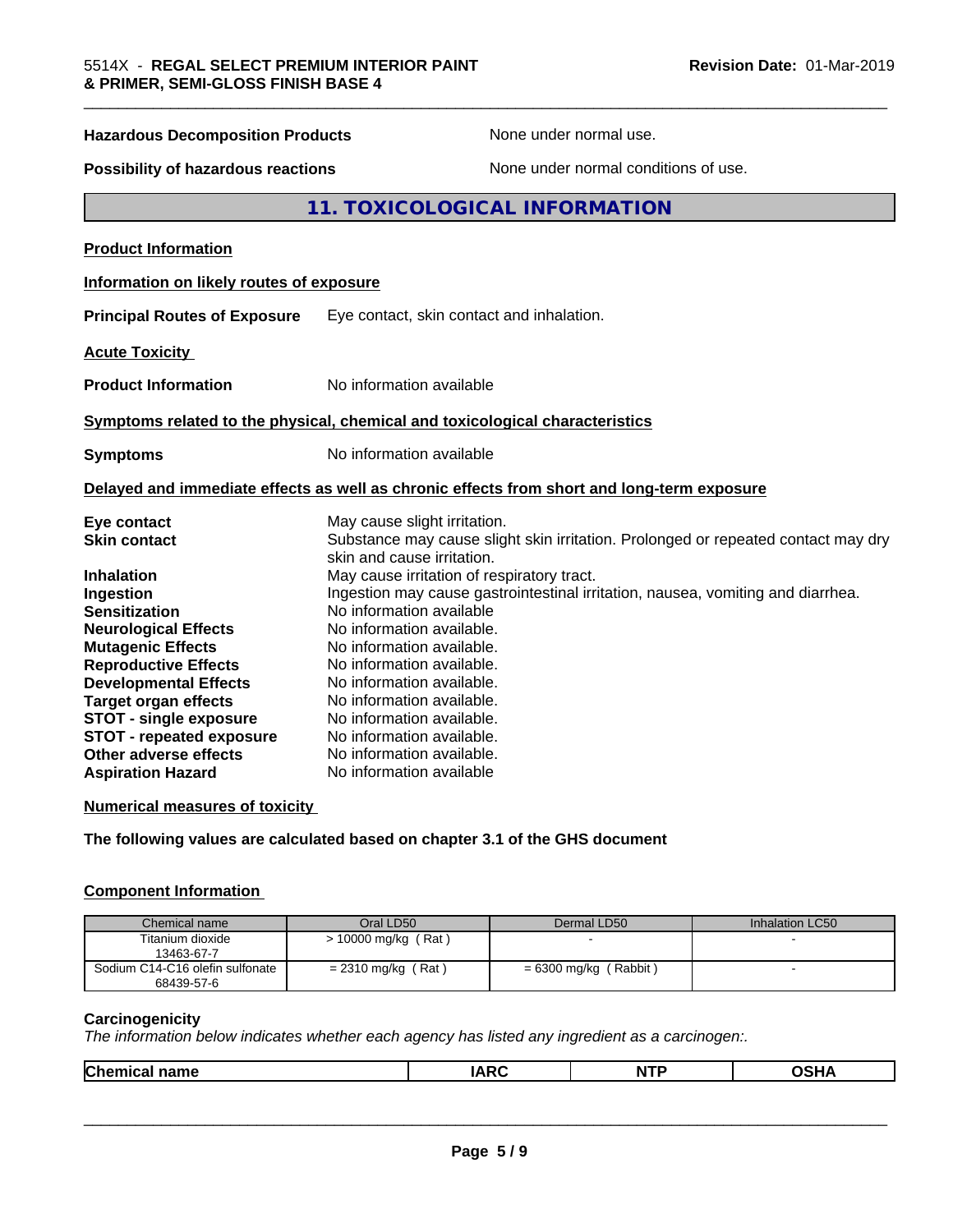|                            | ם ה<br>-<br>⊣umar<br>`sıble′<br>. .<br><br>ᅩ | $\cdot$<br>Listed |  |
|----------------------------|----------------------------------------------|-------------------|--|
| .<br>dioxide<br>. Hitaniur | ∴arcınoαer                                   |                   |  |

• Although IARC has classified titanium dioxide as possibly carcinogenic to humans (2B), their summary concludes: "No significant exposure to titanium dioxide is thought to occur during the use of products in which titanium dioxide is bound to other materials, such as paint."

### **Legend**

IARC - International Agency for Research on Cancer NTP - National Toxicity Program OSHA - Occupational Safety & Health Administration

**12. ECOLOGICAL INFORMATION**

### **Ecotoxicity Effects**

The environmental impact of this product has not been fully investigated.

### **Product Information**

### **Acute Toxicity to Fish**

No information available

### **Acute Toxicity to Aquatic Invertebrates**

No information available

### **Acute Toxicity to Aquatic Plants**

No information available

### **Persistence / Degradability**

No information available.

### **Bioaccumulation**

No information available.

### **Mobility in Environmental Media**

No information available.

### **Ozone**

No information available

### **Component Information**

### **Acute Toxicity to Fish**

Titanium dioxide  $LC50:$  > 1000 mg/L (Fathead Minnow - 96 hr.)

### **Acute Toxicity to Aquatic Invertebrates**

No information available

### **Acute Toxicity to Aquatic Plants**

No information available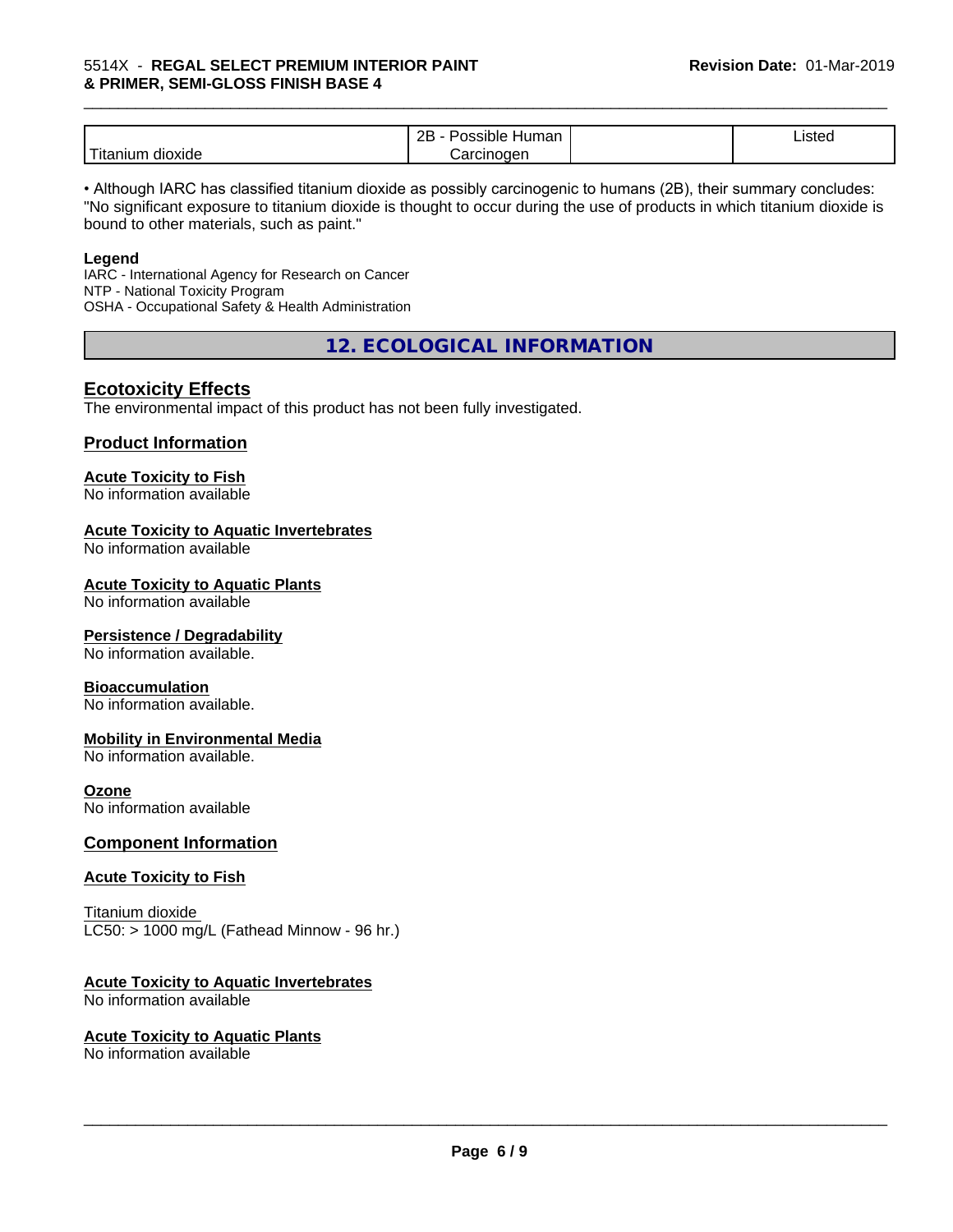| 13. DISPOSAL CONSIDERATIONS                                                                                                                                                                                               |
|---------------------------------------------------------------------------------------------------------------------------------------------------------------------------------------------------------------------------|
| Dispose of in accordance with federal, state, and local regulations. Local<br>requirements may vary, consult your sanitation department or state-designated<br>environmental protection agency for more disposal options. |
| 14. TRANSPORT INFORMATION                                                                                                                                                                                                 |
| Not regulated                                                                                                                                                                                                             |
| Not regulated                                                                                                                                                                                                             |
| Not regulated                                                                                                                                                                                                             |
| <b>15. REGULATORY INFORMATION</b>                                                                                                                                                                                         |
|                                                                                                                                                                                                                           |

# **International Inventories**

| <b>TSCA: United States</b> | Yes - All components are listed or exempt. |
|----------------------------|--------------------------------------------|
| <b>DSL: Canada</b>         | No - Not all of the components are listed. |
|                            | One or more component is listed on NDSL.   |

# **Federal Regulations**

| SARA 311/312 hazardous categorization |    |  |
|---------------------------------------|----|--|
| Acute health hazard                   | Nο |  |
| Chronic Health Hazard                 | No |  |
| Fire hazard                           | No |  |
| Sudden release of pressure hazard     | Nο |  |
| Reactive Hazard                       | No |  |

### **SARA 313**

Section 313 of Title III of the Superfund Amendments and Reauthorization Act of 1986 (SARA). This product contains a chemical or chemicals which are subject to the reporting requirements of the Act and Title 40 of the Code of Federal Regulations, Part 372:

*None*

### **Clean Air Act,Section 112 Hazardous Air Pollutants (HAPs) (see 40 CFR 61)**

This product contains the following HAPs:

*None*

# **US State Regulations**

### **California Proposition 65**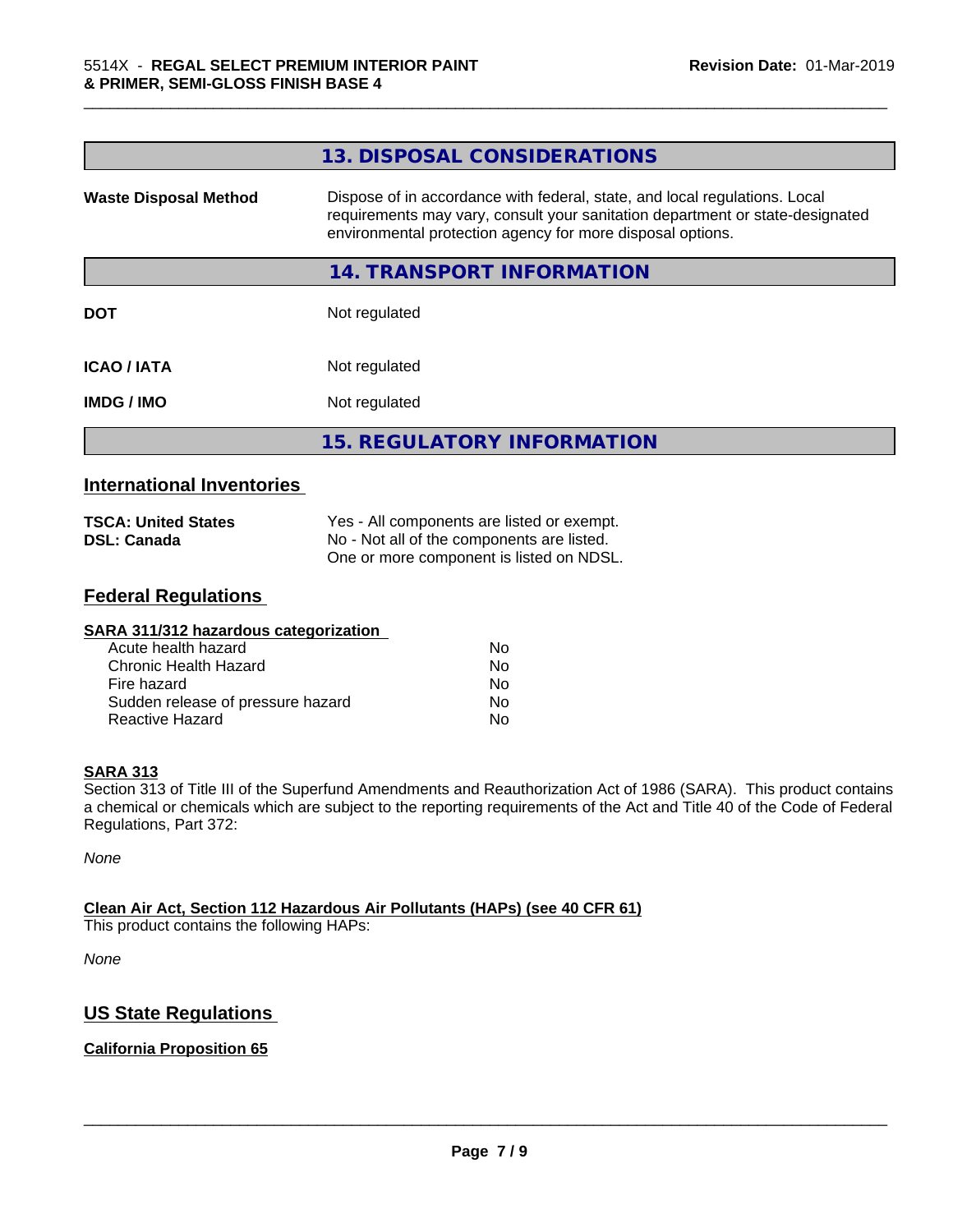# **WARNING:** Cancer and Reproductive Harm– www.P65warnings.ca.gov

### **State Right-to-Know**

| $\sim$<br>----<br>$\cdots$<br>∵ ⊓amc<br>.<br>uu | M -<br>ша:<br>ləc u. | <b>OFCAU</b><br><b>Nev</b><br><br>$-1$ | . |
|-------------------------------------------------|----------------------|----------------------------------------|---|
| Kaolin                                          |                      |                                        |   |

\_\_\_\_\_\_\_\_\_\_\_\_\_\_\_\_\_\_\_\_\_\_\_\_\_\_\_\_\_\_\_\_\_\_\_\_\_\_\_\_\_\_\_\_\_\_\_\_\_\_\_\_\_\_\_\_\_\_\_\_\_\_\_\_\_\_\_\_\_\_\_\_\_\_\_\_\_\_\_\_\_\_\_\_\_\_\_\_\_\_\_\_\_

### **Legend**

X - Listed

# **16. OTHER INFORMATION**

| HMIS | Health: | <b>Flammability: 0</b> | <b>Reactivity: 0 PPE: -</b> |  |
|------|---------|------------------------|-----------------------------|--|
|      |         |                        |                             |  |

### **HMIS Legend**

- 0 Minimal Hazard
- 1 Slight Hazard
- 2 Moderate Hazard
- 3 Serious Hazard
- 4 Severe Hazard
- \* Chronic Hazard
- X Consult your supervisor or S.O.P. for "Special" handling instructions.

*Note: The PPE rating has intentionally been left blank. Choose appropriate PPE that will protect employees from the hazards the material will present under the actual normal conditions of use.*

*Caution: HMISÒ ratings are based on a 0-4 rating scale, with 0 representing minimal hazards or risks, and 4 representing significant hazards or risks. Although HMISÒ ratings are not required on MSDSs under 29 CFR 1910.1200, the preparer, has chosen to provide them. HMISÒ ratings are to be used only in conjunction with a fully implemented HMISÒ program by workers who have received appropriate HMISÒ training. HMISÒ is a registered trade and service mark of the NPCA. HMISÒ materials may be purchased exclusively from J. J. Keller (800) 327-6868.*

 **WARNING!** If you scrape, sand, or remove old paint, you may release lead dust. LEAD IS TOXIC. EXPOSURE TO LEAD DUST CAN CAUSE SERIOUS ILLNESS, SUCH AS BRAIN DAMAGE, ESPECIALLY IN CHILDREN. PREGNANT WOMEN SHOULD ALSO AVOID EXPOSURE.Wear a NIOSH approved respirator to control lead exposure. Clean up carefully with a HEPA vacuum and a wet mop. Before you start, find out how to protect yourself and your family by contacting the National Lead Information Hotline at 1-800-424-LEAD or log on to www.epa.gov/lead.

| <b>Prepared By</b>                               | <b>Product Stewardship Department</b><br>Benjamin Moore & Co.<br>101 Paragon Drive<br>Montvale, NJ 07645<br>800-225-5554 |  |
|--------------------------------------------------|--------------------------------------------------------------------------------------------------------------------------|--|
| <b>Revision Date:</b><br><b>Revision Summary</b> | 01-Mar-2019<br>Not available                                                                                             |  |

Disclaimer

The information contained herein is presented in good faith and believed to be accurate as of the effective date shown above. This information is furnished without warranty of any kind. Employers should use this information only as a **supplement to other information gathered by them and must make independent determination of suitability and**